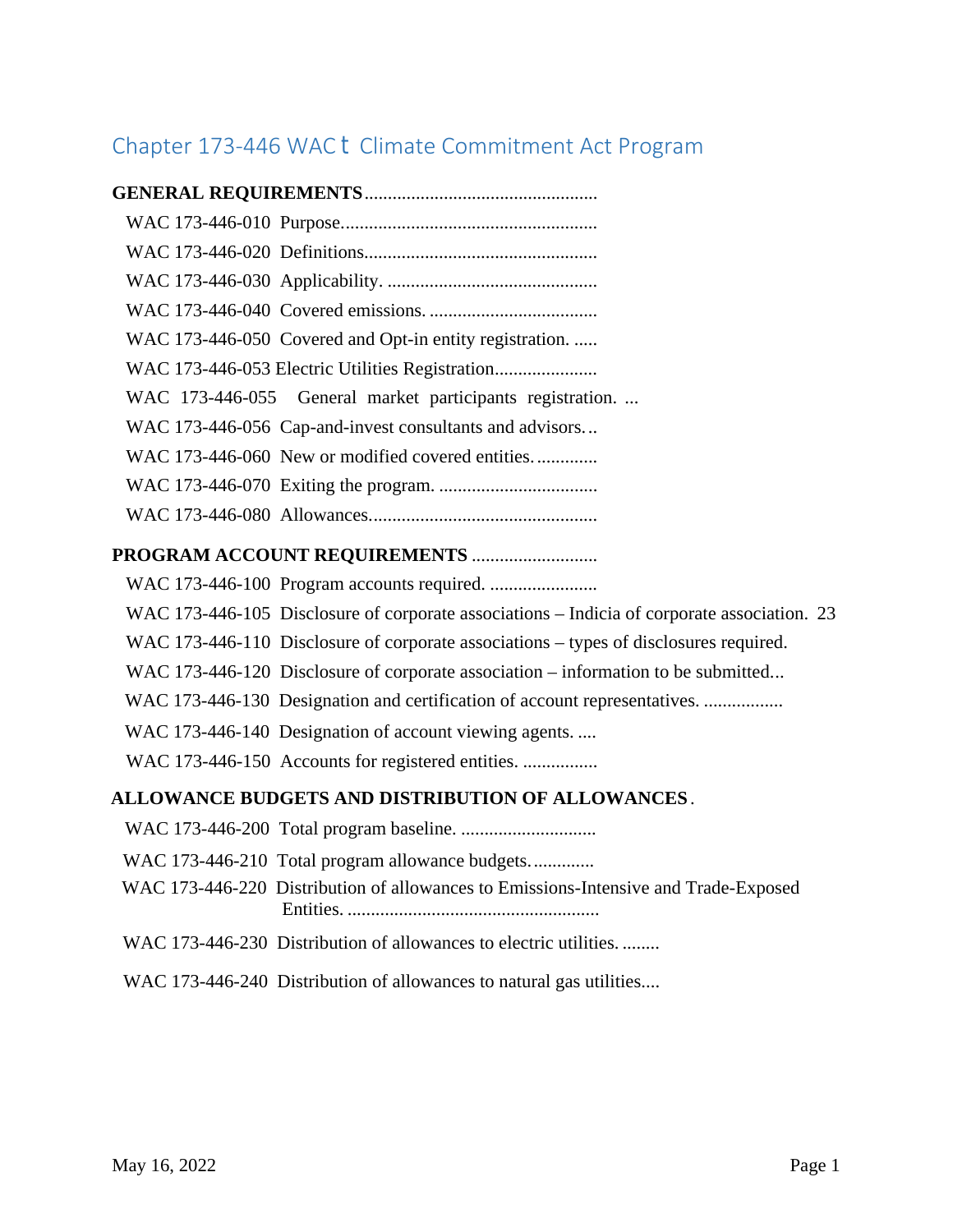| WAC 173-446-300 Auctions of current and prior year allowances  Error! Bookmark not<br>defined.                   |
|------------------------------------------------------------------------------------------------------------------|
|                                                                                                                  |
|                                                                                                                  |
|                                                                                                                  |
| WAC 173-446-320 Suspension and revocation of registration .Error! Bookmark not defined.                          |
|                                                                                                                  |
|                                                                                                                  |
| WAC 173-446 335 Auction floor price and ceiling priceError! Bookmark not defined.                                |
| WAC 173-446-340 Emissions containment reserve trigger price  Error! Bookmark not<br>defined.                     |
| WAC 173-446-345 Administration of Auction: LotsError! Bookmark not defined.                                      |
|                                                                                                                  |
| WAC 173-446-353 Determination of actual maximum bid value Error! Bookmark not<br>defined.                        |
| WAC 173-446-355 Maximum bid value in excess of bid guarantee Error! Bookmark not<br>defined.                     |
|                                                                                                                  |
|                                                                                                                  |
|                                                                                                                  |
| WAC 173-446-365 Auction of future year allowances Error! Bookmark not defined.                                   |
| WAC 173-446-370 Allowance Price Containment Reserve Account Error! Bookmark not<br>defined.                      |
| WAC 173-446-375 Emissions Containment Reserve Account .Error! Bookmark not defined.                              |
|                                                                                                                  |
|                                                                                                                  |
|                                                                                                                  |
| <b>COMPLIANCE INSTRUMENT TRANSACTIONSError! Bookmark not defined.</b>                                            |
| WAC 173-446-400 Compliance instruments transactions – general information Error!<br><b>Bookmark not defined.</b> |
| WAC 173-446-410 Transfers among registered entities – process.  Error! Bookmark not<br>defined.                  |